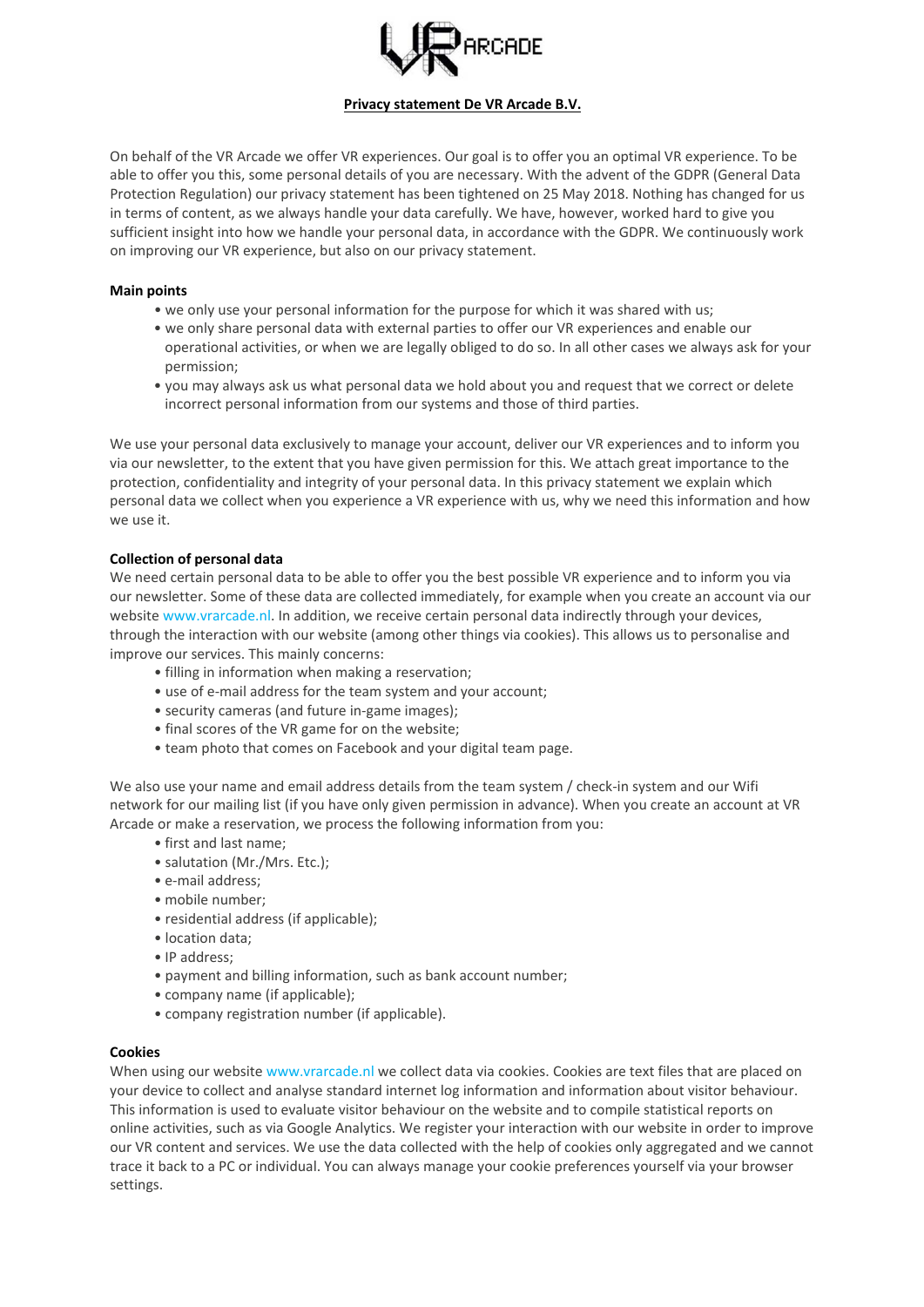

## **Privacy statement De VR Arcade B.V.**

On our website www.vrarcade.nl we use strictly necessary cookies. These cookies are necessary for the website to function and cannot be disabled in our systems. They are usually only set up in response to a response from you, such as setting your privacy preferences, logging in or completing a form. You can set your browser to block these cookies or to warn you of these cookies, but some parts of the website may not work.

Disabling cookies only affects the computer and browser on which you perform this operation. If you use multiple PCs and/or browsers, you must repeat this operation as often as necessary.

## **Pixel tags**

We also use pixel tags. A pixel tag is a small image or script placed on a website that is not visible to the user. With these pixel tags we can recognize a user and place cookies so that we can measure the effectiveness of campaigns, optimize campaign performance and offer more relevant advertisements. With pixel tags, we can also create and identify consumer segments and select the right ad based on the consumer segment. We use the following pixel tag:

Facebook Pixel: [here](https://www.facebook.com/business/help/651294705016616) you will find more information.

#### **Use of your personal data**

We only use your personal information for the purposes for which it was collected, and where applicable, to comply with legal obligations. We use your personal data for the following purposes:

- contact and communication: we use your email address to communicate with you (if you have given permission for this). In this way we can communicate with you to confirm your reservation and account, send newsletters and possibly send invoices;
- marketing: we would like to keep you informed of our VR experiences via e-mail or other electronic media (such as Facebook) (insofar as you have given permission for this). You have the right to unsubscribe at any time for this information provision. Depending on your preferences you can unsubscribe, change your account settings directly online, or contact us to do this for you;
- improvement of our VR experience: we use your personal data to improve our products and services. Insight into click behaviour and search results on our website can help us, for example, to optimize your VR experience;
- safety: in connection with safety and order in and around our arcades, visible and non-visible cameras have been set up in various places. The recordings made with these cameras will not be shared with third parties and will be kept for a limited period of time, except to the extent that the recordings are necessary for the detection of possible disturbances, violations of law or other undesirable behaviour;
- execution of general business processes, internal management and management reporting: in order to be able to carry out our internal business activities, we use your personal data for general business processes, such as insurance, management reports, audits and other administrative purposes;
- legal obligation: the processing is necessary to comply with a legal obligation, such as the retention obligation for administrative data or to share certain information after a police order for criminal investigation;
- social media: when you have explicitly given us permission for a processing, for example for sharing data and photos on social media (such as Facebook).

If the operation is based on permission, you have the right to withdraw your permission at any time. In that case, we will terminate the relevant processing of your data. Withdrawal of consent does not change the legality of the processing on the basis of consent prior to its withdrawal.

## **Sharing your personal data with third parties**

We are very conserved in sharing your personal data to third parties. Below is an indication of the situation in which we share your data. In this respect, all third parties to whom we share your personal data are professional parties with whom we have signed processing agreements, so that your personal data are treated safely and carefully:

- in cases where you have given us explicit permission to do so;
- if we are lawfully requested to do so in the context of law enforcement;